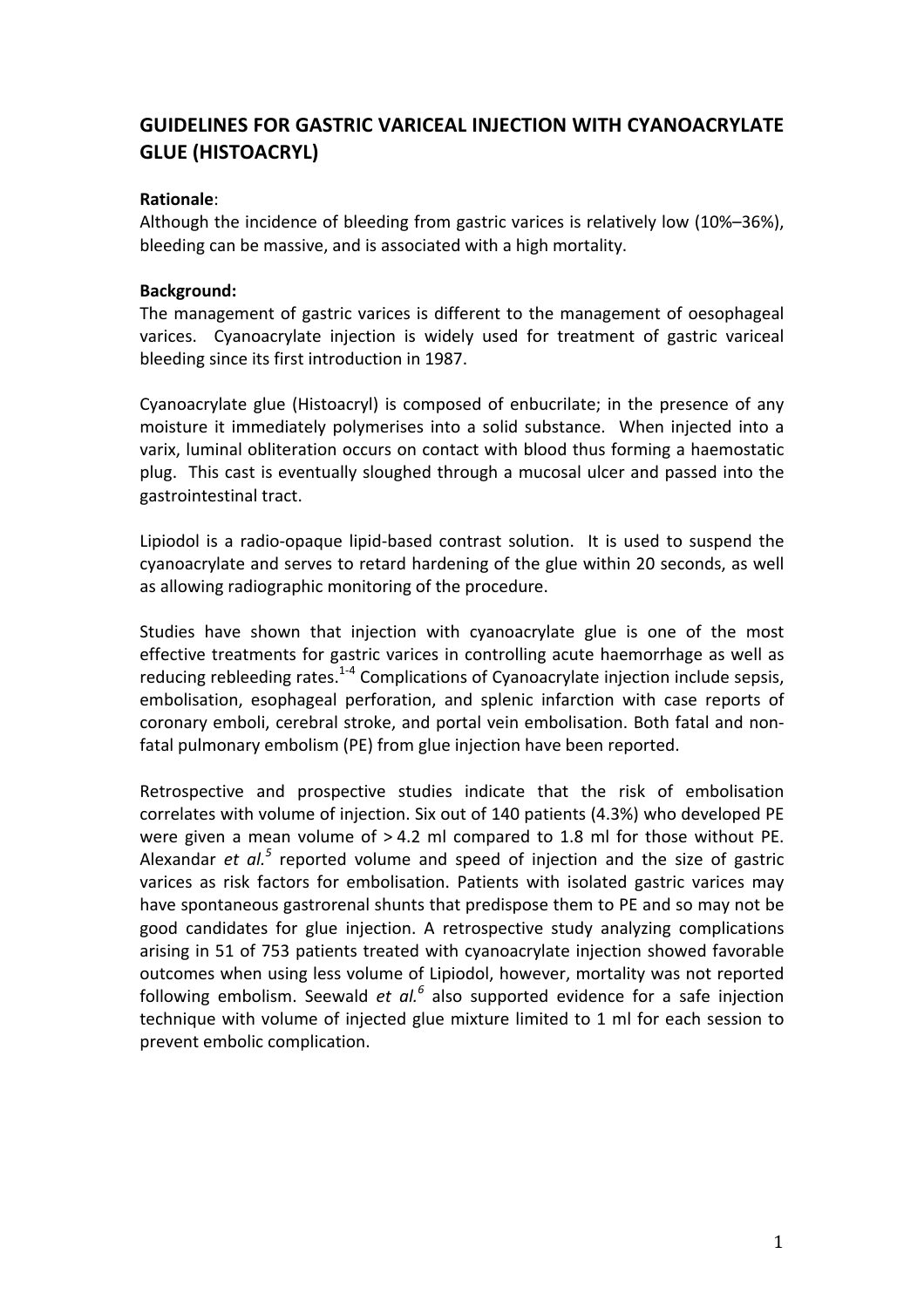## **PROCEDURE**

## **Safety:**

Histoacryl glue can cause injury upon contact with eyes and skin, thus safety goggles and gloves for all staff in the room at the time of the procedure is paramount. 

### **Equipment:**

- Standard equipment for endoscopy
- 23 gauge Marcon-Haber Varices injector, a metal luer lock is required to prevent melting of plastic hubs by glue
- 6 X 2ml luer lock syringes
- 2 X 20ml luer lock syringes
- 2 X 10ml Lipiodol ampules
- 2 X 0.5ml Histoacryl glue ampules
- 4 X 10ml sterile water
- 2 X 19 gauge sterile drawing-up needle
- Medilube (silicon) spray
- Disposable Scissors (or scissors sprayed with Medilube)
- Sterile gauze

#### **Please note:**

- Remember to keep all surfaces dry as Histoacryl glue solidifies immediately upon contact with water.
- If suction channel becomes contaminated with body fluids, flush with water and respray with Medilube prior to inserting variceal injector.
- Do not remove injector or withdraw injector into endoscope as glue may block **and permanently damage scope.**

## **Preparation of Equipment:**

Endoscope:

- Spray the gauze with Medilube and apply this to the Marcon-Haber injector tubing
- Spray Medilube on the external surface of the distal 30 cm of the external portion of the endoscope's insertion tube
- Spray Medilube inside the biopsy port at the distal end as well as the proximal insertion port of the endoscope

Injection Fluids:

- Using 4 X 2ml luer lock syringes, draw-up 1.5mL Lipiodol into each syringe
- Cut top of Histoacryl glue bottle with disposable scissors, ensuring you cut close to the hub to allow access of drawing-up needle
- In the other 2 X 2ml luer lock syringes draw-up 0.5ml Histoacryl glue, then add 0.5ml Lipiodol to the mixture (1ml in each syringe in total, gently mix until the purple colour is evenly distributed)
- Fill 2 X 20ml syringes with sterile water
- Further syringes may be required if more than 2 injections are required, taking into account the increased risks after more than 4mL of mixture is injected.

Injector: